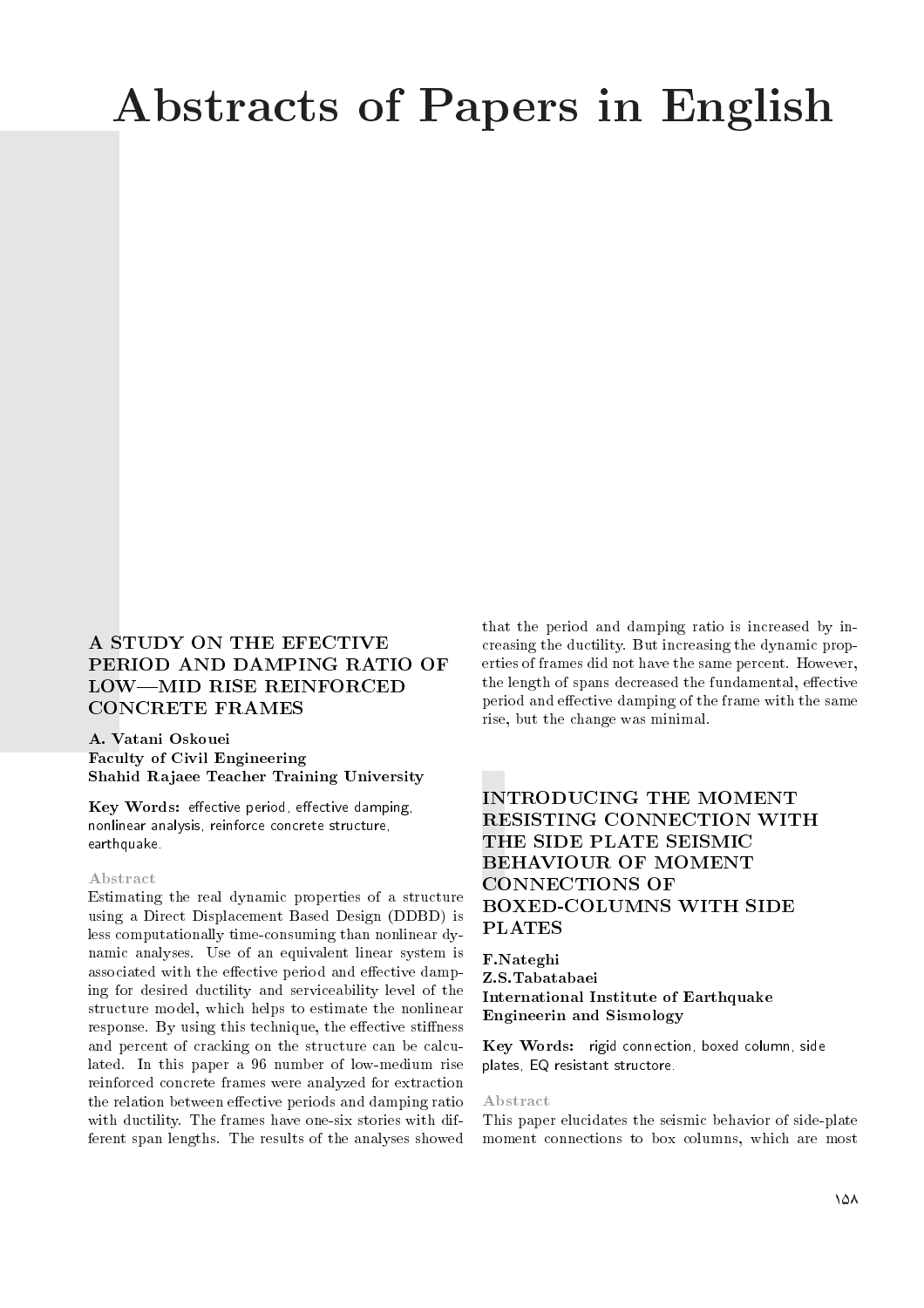common in Iranian structures, for use in steel momentresisting frames. In typical connections, the most severe stresses occur where the beam joins the column. This is also the weakest location in the assembly and, as a result, stresses are locally intensied at this location. Side-plate has a lot of benefits, such as; no need for continuity plates in box sections, which is a challenge in the construction phase.

Results of an analytical investigation of the cyclic behavior of 10 models, with side plates between the IPE beam and the box-column, are presented in this paper. The analysis was conducted using the ANSYS 5.4 software. The results indicate that this connection type has sufficient stiffness, strength and ductility to classify it as a rigid, full-strength, ductile connection.

# BERTH ALLOCATION IN CONTAINER TERMINALS USING GENETIC ALGORITHMS

A. Babazadeh Faculty of Civil Engineering University of Tehran S.R. S-A. Ganji Dept. of Engineering Science and Research Unit Islamic Azad University

Key Words: container terminals, berth allocation problem, genetic algorithm.

#### Abstract

Optimal usage of berths plays a key role in raising the efficiency of container terminals. The berth allocation problem in a container terminal is defined as the feasible allocation of berths to the incoming ships, so that the total elapsed time of the ships' arrival and departure from the berths is minimized. In the literature of transportation, the latter problem is usually formulated as mixed integer programming models. Optimization methods, like the branch  $&$  bound algorithm, do not have sufficient efficiency to solve these models and become perfectly unusable when the problem size increases. In this situation, using an advanced search method, like genetic algorithms, may be suitable. In this paper, a geneticbased algorithm is proposed for the problem. Computational results for two test problems, i. e., small size and large size, are also presented. The results of the small test are also compared with the results obtained via the branch & bound algorithm.

### NUMERICAL ANALYSIS ON THE EFFECT OF A CIRCULAR VOID ON

# THE BEARING CAPACITY OF A STRIP FOOTING ABOVE SAND

S.N. Moghaddas Tafreshi Dept. of Civil Engineering K. N. Toosi University of Technology A. Sharifpour A. Ghanbari Faculty of Engineering Kharazmy University

Key Words: underground void, bearing capacity, strip footing, void embedment depth, footing eccentricity, numerical analysis.

#### Abstract

The presence of a void under a foundation can affect the foundation's bearing capacity, signicantly. Experimental programs or field tests are very expensive and access to all information and performed tests under various conditions is not easy. To study the effect of the underground voids, the accomplishment of a suitable numerical analysis on a physical model is necessary. As the finite element method for investigation of many geomechanic problems has been used successfully, a series of finite element analyses under vertical statically loading conditions were performed on a prototype soil-void model, using a two-dimensional plane strain model. The effect of the embedment depth of the void and the eccentricity of footing against the void were investigated. A close agreement between experimental and numerical results is observed. The results indicate that there is a critical region under the footing; when the void is located within this region, the stability and bearing capacity of the footing is significantly affected by the presence of the void and the magnitude of this effect must be considered.

# EVALUATION OF THE NON-LINEAR DYNAMIC BEHAVIOR OF A 16-STORY FRAME BUILDING DURING AN EARTHQUAKE USING RECORDS GENERATED BY WAVELET TRANSFORM

O. Bahar A. Taherpour International Institute of Earthquake Engineering and Seismology.

Key Words: wavelets transform, nonlinear dynamic time-history analysis, spectrum compatible records, generated articial records.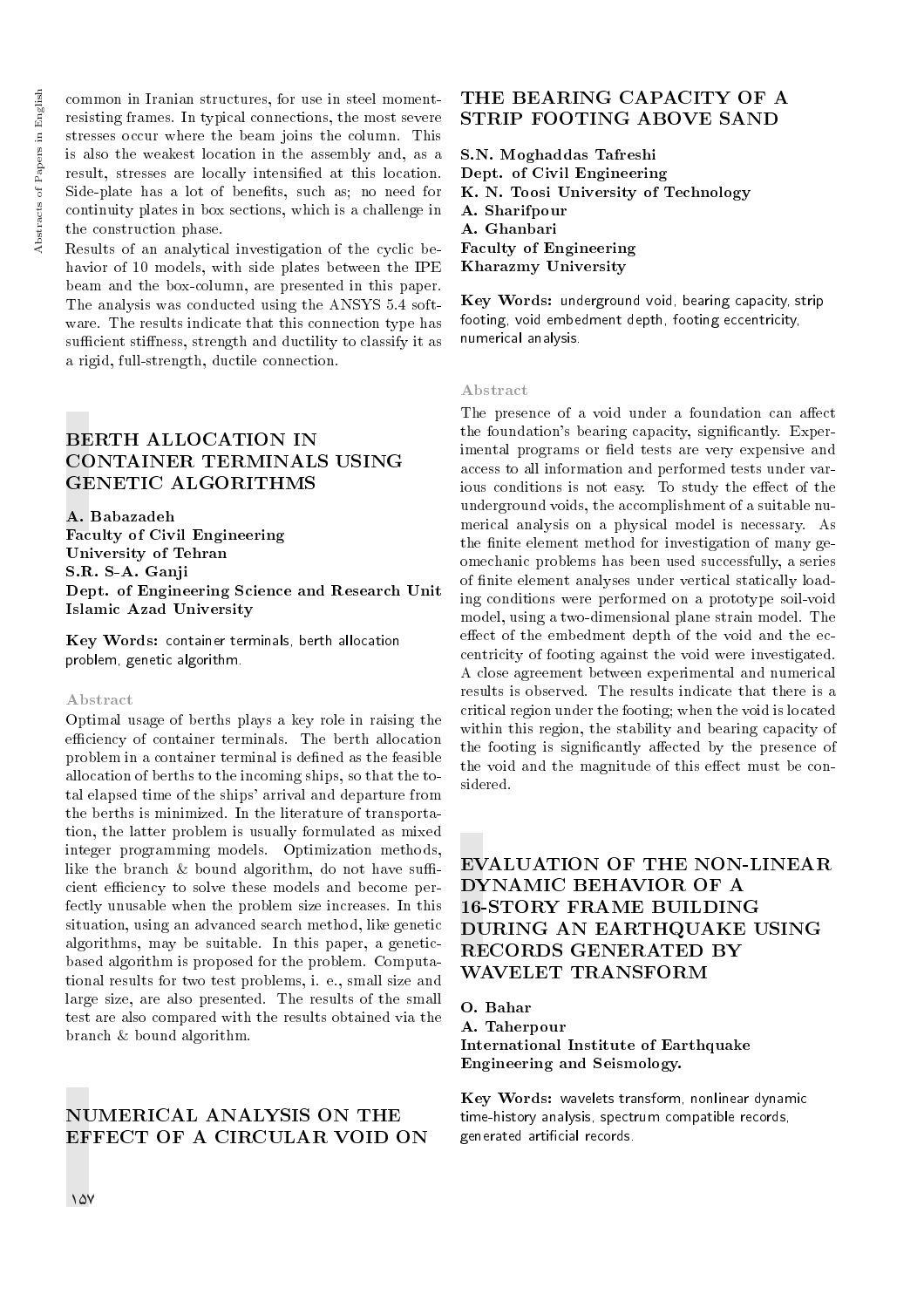# Abstracts of Papers in English Abstracts of Papers in English

#### Abstract

Wavelet transform (WT) is a powerful method to genetated. Spectrum compatible records. In this paper, four sets of real records with the same primary conditions but different values of the nearest fault rupture surface and moment magnitude are selected. Then, based on the design spectrum the new records are generated. These records should have been corrected. Subsequently, nonlinear dynamic analysis of an RC 16-story building is carried out. In order to evaluate seismic behavior of the building through large dispersed response for each set a simple method is proposed. The results show that: PGA is not a reliable criterion for selection of proper records; selection of real records with small moment magnitude results in more unrealistic maximum force of floors; and using real records with a small nearest fault rupture surface results in relatively stronger generated recors.

# ELASTO-PLASTIC ANALYSIS OF REINFORCED SOILS USING POINT INTERPOLATION METHOD

S.M. Binesh Dept. of Civil and Environmental Engineering Shiraz University of Technology N. Hataf A. Ghahramani Engineering School, Geotechnical Engineering Division Shiraz University

#### Key Words: point interpolation method, reinforced soil.

#### Abstract

In this paper the enriched radial basis point interpolation (RPIM) method is implemented for the elasto- plastic analysis of reinforced soils. Enrichment with polynomial terms increases the accuracy and reproducibility of the method. In present study the reinforced soil is descritized into soil, reinforcements and interface layer. Displacement field in each part is constructed by the RPIM. Final system of equations is obtained by the substitution of generated displacement field into the weak form of governing equations. The elasto-perfectly plastic behavior is assumed for soil, reinforcement and interface layer. The application of linkage element concept provides the possibility of slippage modeling in the interface layer. Based on the derived equations, a computer code has been developed and its validity is investigated by solving some examples at the end of the paper.

### EVALUATION OF LIQUEFACTION POTENTIAL OF CLAYEY SANDS:

# BASED ON COMMON PLASTICITY CRITERIA

M. Derakhshandi Faculty of Engineering Arak University

Key Words: liquefaction criteria, clayey sands, static and cyclic triaxial tests.

#### Abstract

Liquefaction is one of the natural catastrophic phenomena, which causes some destruction of engineering structures. Various contents of plastic fines in sand deposits cause different behavior during earthquake cyclic loading. There are several criteria to evaluate the liquefaction potential of clayey sands, based on plasticity, which yield fairly various results, according to their assumptions. In this study, by evaluation of these criteria, based on plasticity, the correctness of them was assessed in sands, including plastic fines with low plasticity (PI=15.5). To evaluate the liquefaction criteria based on plasticity, some strain-controlled cyclic triaxial tests were conducted on sand-kaolinite mixture specimens containing %0, %10, %20, and %30 kaolinite and the results were compared with these criteria. In addition, several static triaxial tests were performed on these mixtures to evaluate induced variations in the specimens' microstructure by increasing plastic fines.

# ACCURACY OF PILE BEARING CAPACITY DERIVED FROM PILE DYNAMIC MEASUREMENTS BY PDA

M.M. Khoshbakht-Marvi A, Fakher M. S. Marefat Faculty of Engineering, Dept. of Civil Engineering University of Tehran

Key Words: dynamic test of pile, PDA, CAPWAP, bearing capacity, reliability.

#### Abstract

Among advanced methods which determine pile bearing capacity, a relatively new method of dynamic pile testing is employed in practice by the use of Pile Driving Analyzer (PDA). To find the bearing capacity of a pile by PDA, the fitting of the calculated force-time signals with measured ones is undertaken, based on the selection of soil resistance parameters and resistance elements, using CAPWAP software. This is an empirical procedure. Considering the iterative nature of the procedure, a variety of soil parameters and a different number of soil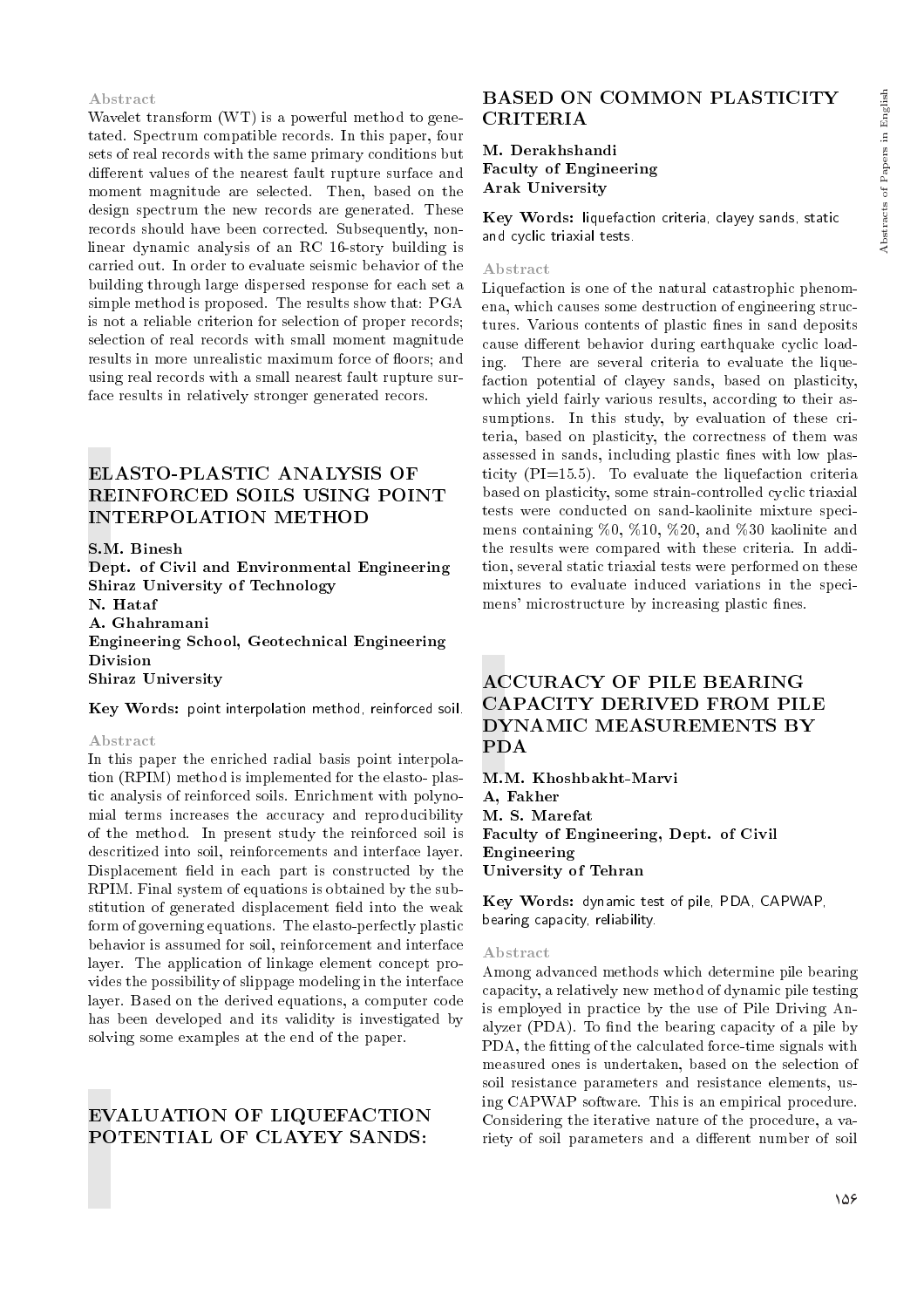segments can be used to fit the calculated force-time signals with the measured ones. Therefore, CAPWAP may come up with the same curve fitting result, referred to as the same match quality parameter, with different bearing capacities in different analyses. In the presented paper, the level of variation in the soil parameters and their effects on the overall bearing capacity of a pile, have been studied, when the same match quality number is derived. Further to the above mentioned analysis, a statistical reliability analysis has been carried out, considering pile bearing capacities derived from both conventional static formulas and pile dynamic testing results. The undertaken statistical reliability analysis is based on the "Load and Resistance Factor Design" (LRFD) method using two approaches: 1. The determination of reliability index utilizing PDA test results, which lead to the evaluation of the probability of failure for the design, according to a specific conventional static formula, 2. The calibration of resistance factors in static pile capacity analyses with an LRFD method, utilizing PDA test results, considering a target reliability index.

The paper concludes the reliability of PDA as a testing procedure to determine the bearing capacity of piles. It also presents a reliability analysis, which could be used to evaluate a specific conventional static formula by the use of dynamic testing results, based on the LRFD method.

# INVESTIGATION OF ASPHALT CONCRETE BEHAVIOUR FOR USAGE IN EMHANKMENT DAMS

S. Feizi-khankandi A.A. Mirghasemi A. Ghalandarzadeh Faculty of Engineering, Dept. of Civil Engineerin University of Tehran Karre Hoeg University of Oslo and Norwegian Geotechnical Institute

Key Words: embankment dams, asphalt concrete, cyclic test, monotonic test.

#### Abstract

The seismic behavior of asphaltic concrete core dams under earthquake loads has been studied. In order to evaluate the dynamic behavior of asphalt concrete, an extensive series of monotonic and cyclic tests were carried out on triaxial specimens. The MTS-dynamic equipment at the Norwegian Geotechnical Institute (NGI) was used for this purpose. Temperature and frequency effects on specimen behavior and sample degradation have been studied under cyclic loads. To investigate fatigue behavior, thousands of cyclic loads were imposed to some specimens. The tests were accomplished under both isotropic and anisotropic conditions. To study any sign of material degradation due to cyclic loading, the post-cyclic monotonic stress-strain curve was compared to the corresponding curve for specimens not first subject to cyclic loading. The determination of geotechnical parameters to be used in numerical models has also been studied.

# STUDY OF PERFORMANCE LEVELS AND ANNUAL FREQUENCY OF EXCEEDING MAXIMUM INTERSTORY DRIFT IN LOW-RISE STEEL MOMENT RESISTING FRAMES BY USING INCREMENTAL DYNAMIC ANALYSIS (IDA)

S.H. Badri F. Daneshjoo Structural Engineering Tarbiat Modares University

Key Words: incremental dynamic analysis, steel moment frame, performance level, annual frequency of exceeding, limit state.

#### Abstract

In this study, with respect performance levels and annual frequency of exceeding maximum interstory drift, using Incremental Dynamic Analysis( IDA), 3 steel moment resisting frames with various heights(2,4,6 stories) and 10 records in soil II have been used. Each record, which has been scaled in 15 levels of PGA, has been applied to the frames and the results are shown in IDA curves.These curves are summarized with a zero-length window and with respect to limit states in FEMA350, the capacity of the structures in immediate occupancy, Life safety and collapse prevention are found. By processing the curves and use of probabilistic relations, annual frequency of exceeding maximum interstory drift in each frame was established. For this reason intensity level measured by spectral acceleration  $Sa(T1;5\%)$ , and damage measured by maximum interstory drift. The result shows that by increasing the height of frame the length of linear behavior in IDA curve reduce and annual frequency of exceeding maximum interstory drift increase. Furthermore by increasing the number of stories, the capacity in performance levels decrease, which can be due to higher mode effect.

# APPLICATION OF ENDURANCE TIME METHOD IN SEISMIC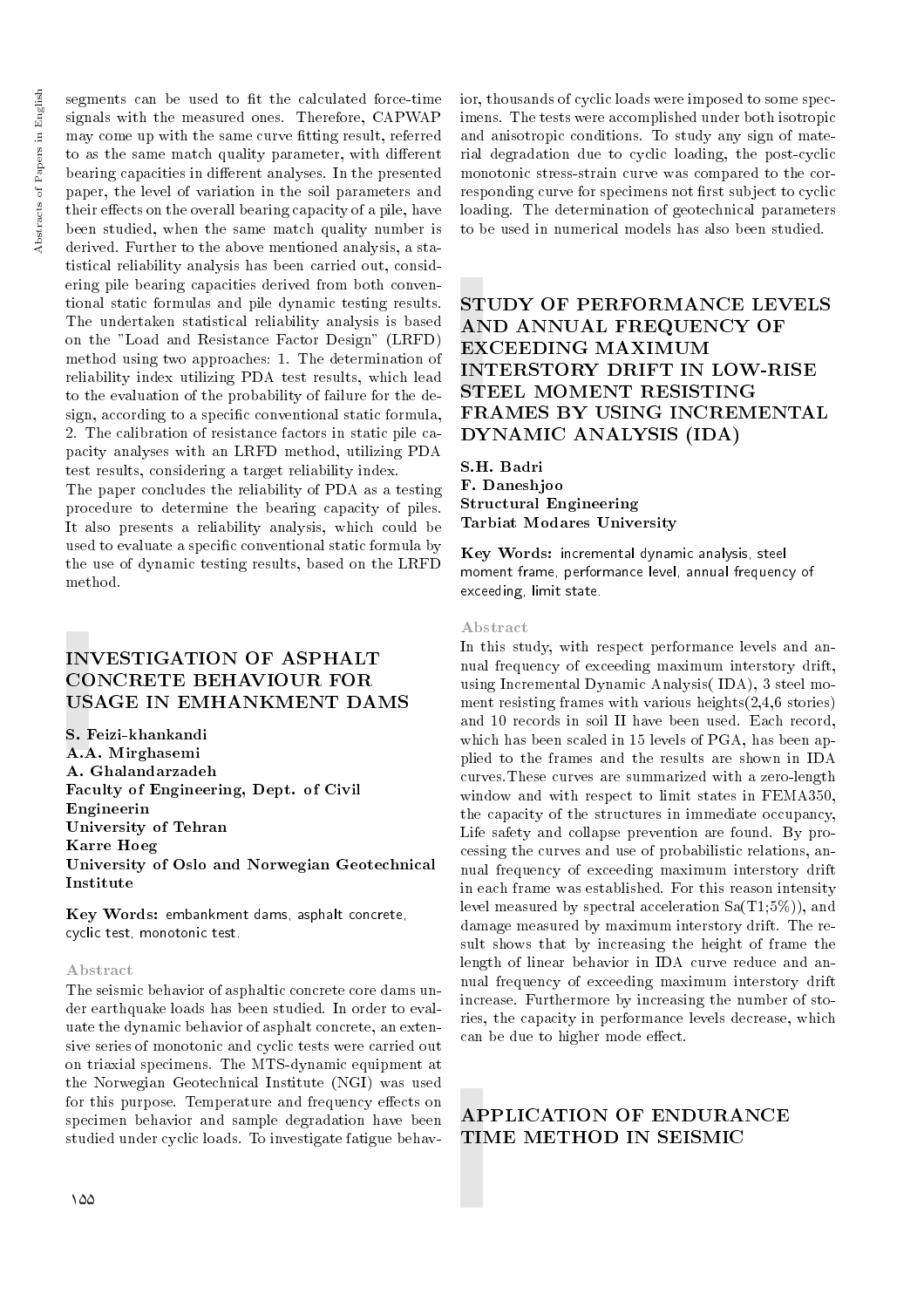# ANALYSIS AND DESIGN OF CONCRETE GRAVITY DAMS

V. Valamanesh H. Estekanchi A. Vafai Dept. of Civil Engineering Sharif University of Technology

Key Words: endurance time method, acceleration functions, dynamic analysis of concrete dams, performance level.

#### Abstract

In this paper, application of the Endurance Time (ET) method in seismic analysis of concrete gravity dams has been investigated. This relatively new method is based on a time history analysis procedure and it is expected that, by extending its application to the seismic analysis of dams, useful information about seismic performance and safety margins based on various design criteria, can be obtained. A comparison of the analysis results for the Koyna and Folsom dams in a linear phase under different earthquakes has shown that the ET method has the potential of predicting dam behavior under earthquakes. In order to investigate the general performance of a dam at the OBE level in a linear range, the target time can be selected as the equivalent OBE of the proposed site. If the value of the intended damage index exceeds the limit value at target time, the dam design is considered inadequate and, if it does not exceed the limit value, the dam is considered adequate. In general, the ET method simplifies the procedure of the seismic assessment of concrete gravity dams.

# CALIBRATION AND VERIFICATION OF WATER QUALITY MODELS WITH GENETIC ALGORITHMS, CASE STUDY: ZAYANDEHROOD RIVER

H.R. Safavi Dept. of Civil Engineering Isfahan University of Technology

Key Words: river quality, modeling, genetic algorithm, calibration, verication and zayanderood.

#### Abstract

River water quality models are commonly used to study the response of river quality, due to different management strategies. In this paper, a genetic algorithm is used to calibrate for the kinetic constants, including biochemical decay rate  $(k_1)$ , re-aeration rate coefficient  $(k_2)$ , and BOD settling rate  $(k_3)$ , with reference to BOD and DO observation data. For this purpose, the QUAL2K

is used as a simulation model. An objective function, defined by the sum-of-least squares, is used in order to describe the difference between the observed and simulated BOD and DO concentrations. The constraints include search spaces of kinetic rates. The results show that GAs can successfully carry out calibration and verification and estimate the best set of kinetic coefficients, with minimum RMSE, to be used in river water quality modeling with QUAL2K as an embedded model. In the case study for the Zayandehrood river, the results show 0.02 $\lt k_1$   $\lt 3.27$ , 0.082 $\lt k_2$   $\lt 22.13$ , and 0.06 $\lt k_3$   $\lt 4.27$  $\frac{\text{day-1}}{1}$ .

# DUCTILITY AND HINGE (DIAMETER) LENGTH OF REINFORCED CONCRETE CONNECTIONS CONSISTING OF SCC AND F.E. MODELING

A.A. Maghsoudi K. Masti Dept. of Civil Engineering Shahid Bahonar University of Kerman

Key Words: SCC, ductility, Plastic Hinge, beam-column connection, ANSYS.

#### Abstract

In reinforced conventional concrete tall buildings, especially in the lower stories of beam—column connections, concrete casting and vibrating is a big problem, often due to reinforcement congestion. A good alternative for conventional concrete is to use a new concrete generation called Self Compacting Concrete (SCC). With its high fluidity and no need of inner or outer vibration, it offers both quality and cost improvement over conventional concrete. To achieve acceptance for the use of SCC in reinforced concrete in RC beam-column connections, the available results of experimental research conducted on three reinforced SCC specimens, with different percentages of  $\rho$  and  $\rho',$  were used, to determine the ductility and concentrated plastic rotation developed in the connections. The simulated beam-column connections were loaded incrementally, using a point load, and the vertical deflection, tensile steel and compressive concrete strain were measured at different sections up to failure.

In the theoretical phase of this investigation, a 3-D model i.e., ANSYS nonlinear software, was used and the loaddeflection and plastic hinge developed were plotted. A comparison of the experimental and theoretical results of the member was performed and it was shown that a reasonably good agreement is available. As a general conclusion, it is possible to design RC ductile connections made of SCC.